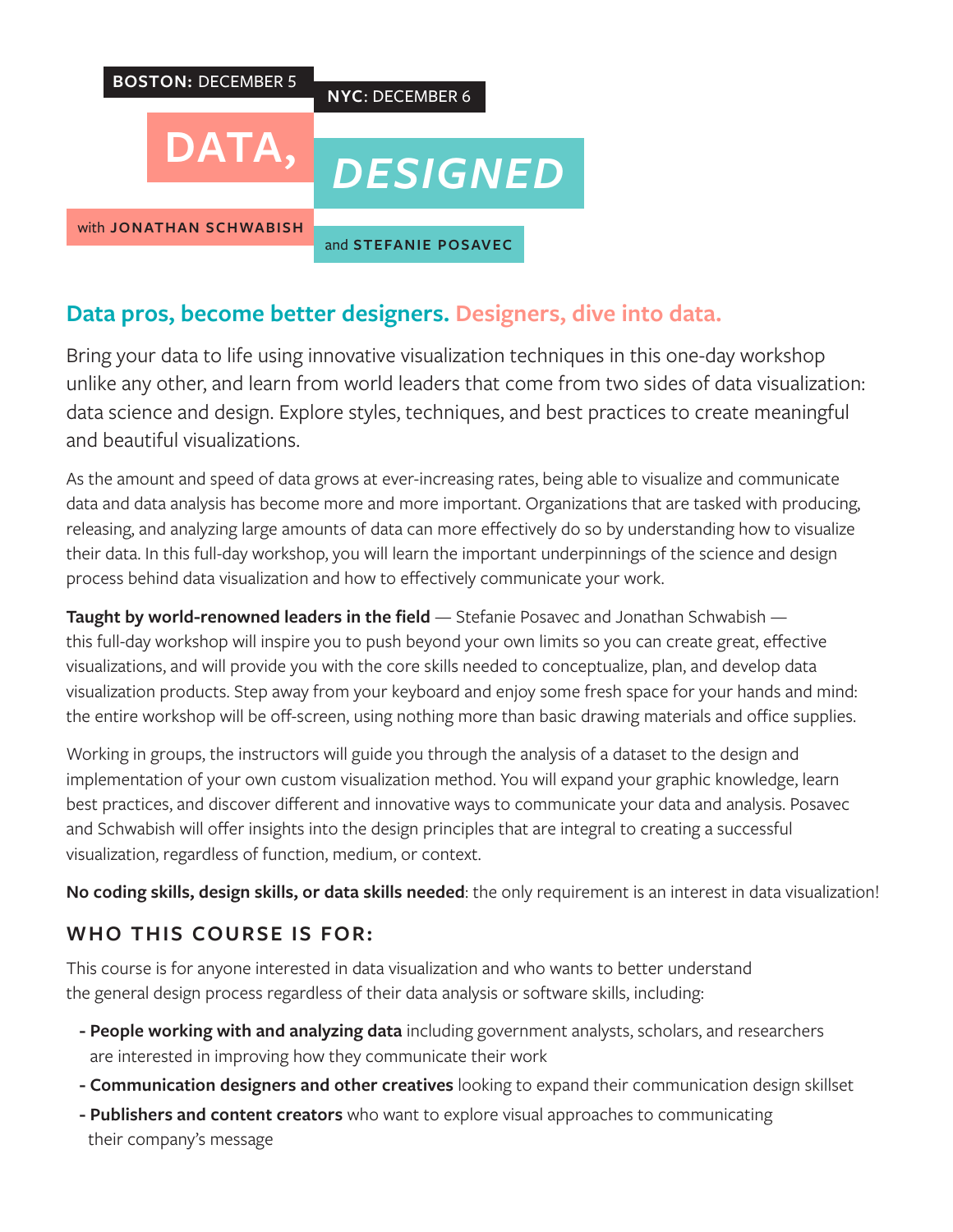## **CONTENT**

- What is data visualization? Why is it important and what is its function?
- How do we perceive visual information?

Visual perception and the importance of data visualization.

- What graph types can we use? An overview of different graphs.
- What are data visualization best practices and strategies?
- How should I think critically about visualization design?
- How do I design a data visualization system?
- What else do I need? The anatomy of a successful data visualization.

## **AGENDA**

#### **DATA**

| 9:00a-9:15a   | Workshop Introduction                                     |
|---------------|-----------------------------------------------------------|
| 9:15a-10:15a  | Data Representation: Types of Visualizations              |
| 10:15a-10:45a | Exercise: Identify visualization types                    |
| 10:45a-11:00a | <b>Break</b>                                              |
| 11:00a-12:00p | Introduction to Data Visualization Best Practices         |
| 12:00p-12:30p | Exercise: Graphics critique                               |
| 12:30p-1:30p  | Lunch on your own                                         |
| <b>DESIGN</b> |                                                           |
| 1:30p-1:40p   | Workshop Introduction                                     |
| 1:40p-2:30p   | Data Analysis and Data Visualization Basics               |
| 2:30p-3:20p   | Exercise: Drawing the First Stage of Your Visualization   |
| 3:20p-3:45p   | <b>Break</b>                                              |
| 3:45P-4:30P   | Exercise: Organizing Your Visualization in its Final Form |
| 4:30p-5:00p   | Group Feedback and Conclusion                             |
|               |                                                           |

### **BY THE END OF THE WORKSHOP, THE ATTENDEES WILL:**

- Be familiar with different kinds of data visualizations.
- Identify the different forms and functions of visualizations.
- Learn, and exchange ideas about, visualization best practices.
- Learn how to increase message clarity and impact.
- Learn the basic data analysis skills one needs as a data visualizer.
- Understand the data visualization design process.
- Explore how to create their own custom data visualization system.
- Have a starting point for applying data visualization in their own work.

## **WHAT YOU WILL GET:**

All attendees receive copies of the authors' books, *Dear Data* and *Better Presentations: A Guide for Scholars, Researchers, and Wonks*. Attendees also receive copies of the Desktop Graphic Continuum data visualization library as well as assorted handouts and reference materials.